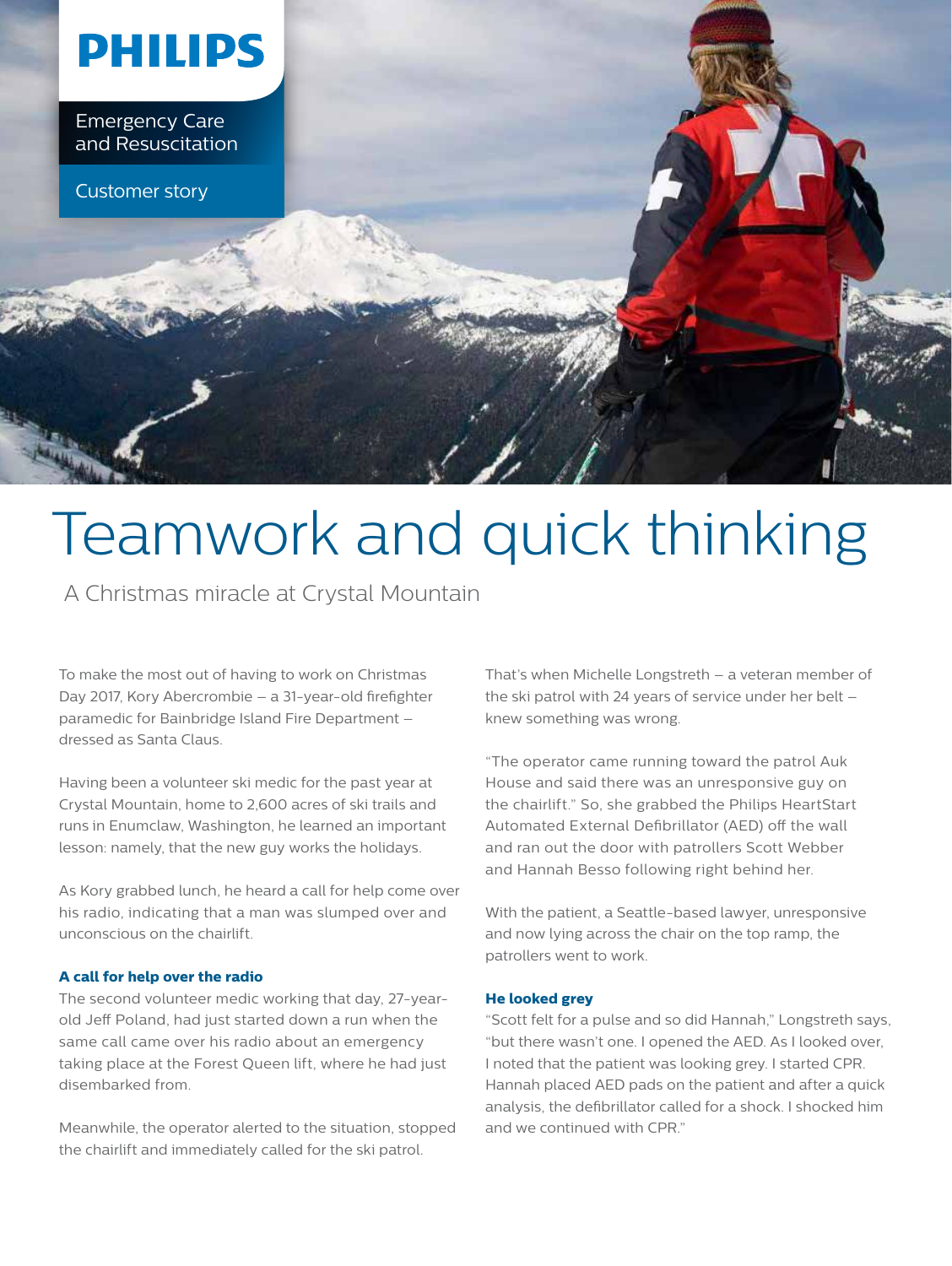

## **A matter of fact**

Sudden Cardiac Arrest (SCA) is one of the leading causes of death in the United States.<sup>1</sup> SCA is often brought on by ventricular fibrillation, a condition in which the heart's electrical activity malfunctions. It can happen to anyone at anytime, anywhere. For the best chance of survival from the most common cause of SCA, a shock from a defibrillator should be delivered within the first few minutes of collapse.<sup>2</sup>

- There are over 350,000 deaths each year due to Sudden Cardiac Arrest. This equates to almost 1,000 a day in the United States $3$
- The likelihood of a successful resuscitation decreases by 7 to 10 percent for every minute that passes without CPR and defibrillation<sup>4</sup>
- Just over 13% of workplace fatalities are a result of  $SCA<sup>5</sup>$
- Sudden cardiac arrest kills more people each year than breast cancer, lung cancer, and HIV/AIDS combined<sup>6</sup>
- In cities where bystander CPR and defibrillation are provided within 5 to 7 minutes, the survival rate is as high as 45 percent<sup>7</sup>

After several more minutes of CPR, the victim showed signs of spontaneous respirations and there was a return of spontaneous circulation (ROSC).

The team slid a backboard underneath the patient so they could transport him and restart the chairlift in order to bring up medic Jeff Poland.

Poland arrived on the scene first, followed by Abercrombie who was taken up on a snowmobile with the Philips HeartStart MRx monitor/defibrillator.

Poland quickly accessed the situation. "He was breathing, with a pulse, but showing signs of oxygen deprivation to the brain. Using the quick-view window on the AED, I was able to quickly determine he was in a sinus tachycardia" he said.

## **Making a tough decision**

With the patient in sinus tachycardia (high elevated resting heart rate), Poland and Abercrombie began coordinating with the ski patrol to get him down the mountain to the ski patrol aid room.

According to Poland, "once we were fairly certain that the patient was not going to re-arrest, we decided to get him out of the cramped lift shack and into the ski patrol aid room at the base of the mountain.

The patient was then transported by sled to the base, a decision Abercrombie said was not made lightly.

"We elected to ski the patient down the mountain on a sled and perform Advanced Life Support (ALS) interventions in the stable environment of the ski patrol aid room. This was a risky decision that was either going to pay off dramatically or had the potential to miss quick compressions, defibrillation and airway management if the patient re-arrested."

Once at the bottom of the mountain, Poland and Abercrombie established several IVs, sedated, paralyzed and intubated the patient. Using the MRx, they were able to monitor end-tidal CO $_{2}$  levels, run a 12-lead EKG and stabilize the patient.

#### **Mother nature was not cooperative**

Far from a typical rescue, the elements and terrain were as challenging for medics and ski patrol, as was the patient's deteriorating condition.

"We had light snow all day," Abercrombie said. "This prevented the ambulance from being able to respond and provide a quick transport time. It's an unnerving feeling when you suspect that the patient is likely to arrest again."

After an hour, the ambulance arrived and transported the patient to Good Samaritan Hospital.

Poland sums up the challenges of the steep mountainous terrain. "You need to strike a balance between making sure that the patient is stable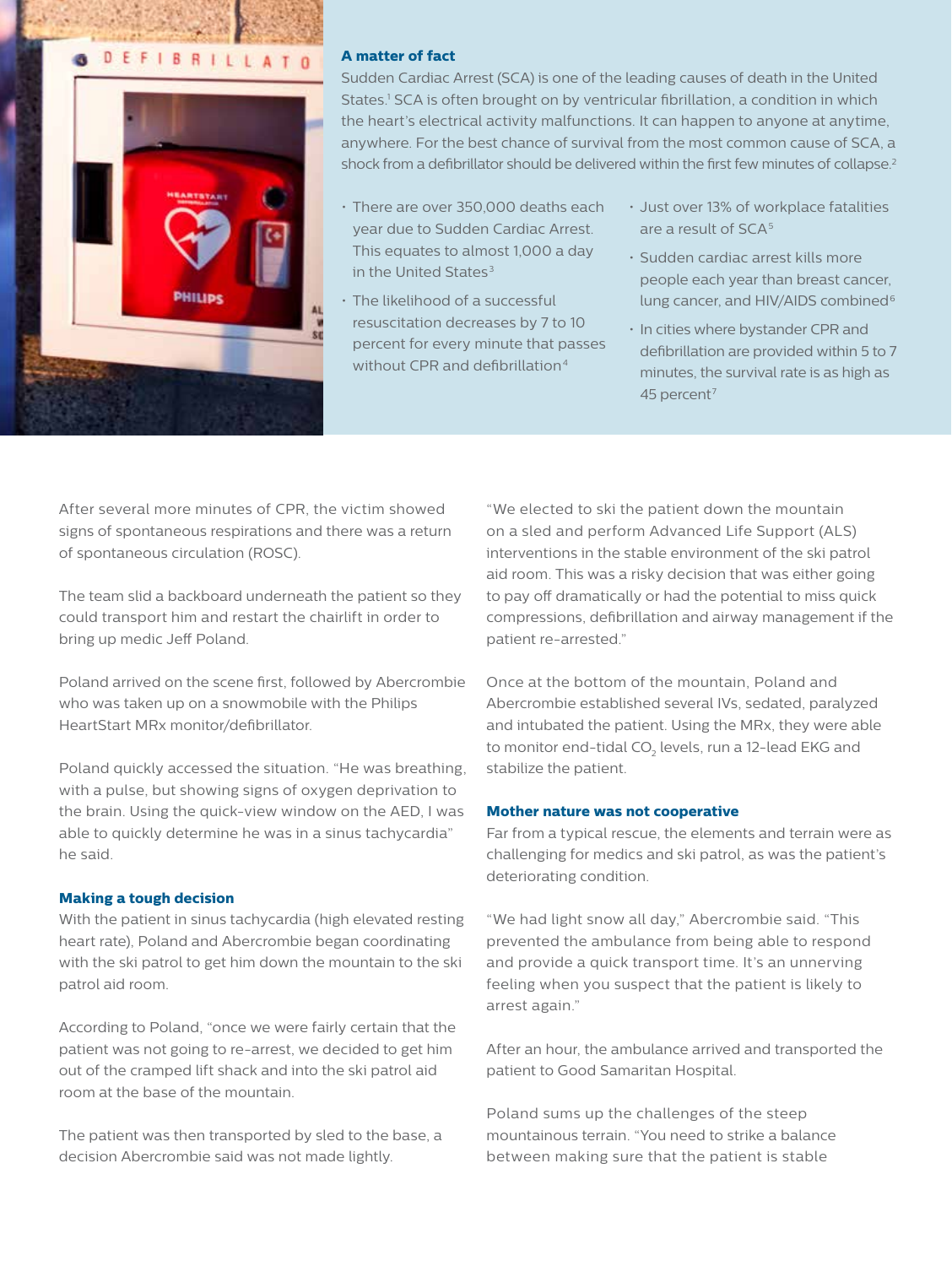

Crystal Mountain ski patrol.

enough to transport to a good location to provide meaningful stabilizing care, without providing so much care that you interfere with your ability to safely get him down the mountain."

No one knows how the weather and landscape can affect a rescue better than Andrew Longstreth. As the Paramedic Program and Advanced Life Support Team Supervisor for Crystal Mountain, he is responsible for administering all the medical programs and training.

Although Longstreth wasn't on the mountain that Christmas day, he is not surprised about the outcome of the rescue.

#### **AED'S are part of our care team**

"We have nine Philips AED's located strategically for ease of access and in highly-populated areas of the mountain," he explains.

Adds Poland, "A large portion of our terrain can be time consuming to access from a single location. By having multiple AEDs located strategically, we can be sure that in the event of a Sudden Cardiac Arrest (SCA), we can provide timely defibrillation by trained responders. The AED's are typically located in the ski patrol 'shacks' at the top of lifts where they can be a central access point should anything happen."

For Longstreth, these devices are a critical part of the care teams. "The HeartStart MRx monitor/defibrillator and the HeartStart AED's make a good team. We don't have to switch pads and the functions are easy to use."

In fact, he says, "four out of the six times we've had to use the AED's, the patient has survived to the hospital. Three of those patients are still alive today."

#### **Happy New Year, indeed**

Both the medics and ski patrol team agree that the AED helped save the patient's life.

"Had there not been an AED so close to where the patient arrested, and had the ski patrol not used their quick thinking in grabbing it, he would not be with us today."

Six days later, on December 31st, the patient was released from the hospital. Thanks to quick thinking, dedicated first responders and well-placed AED's, what started as a fight for life on Christmas Day, ended with so much to celebrate in the New Year.